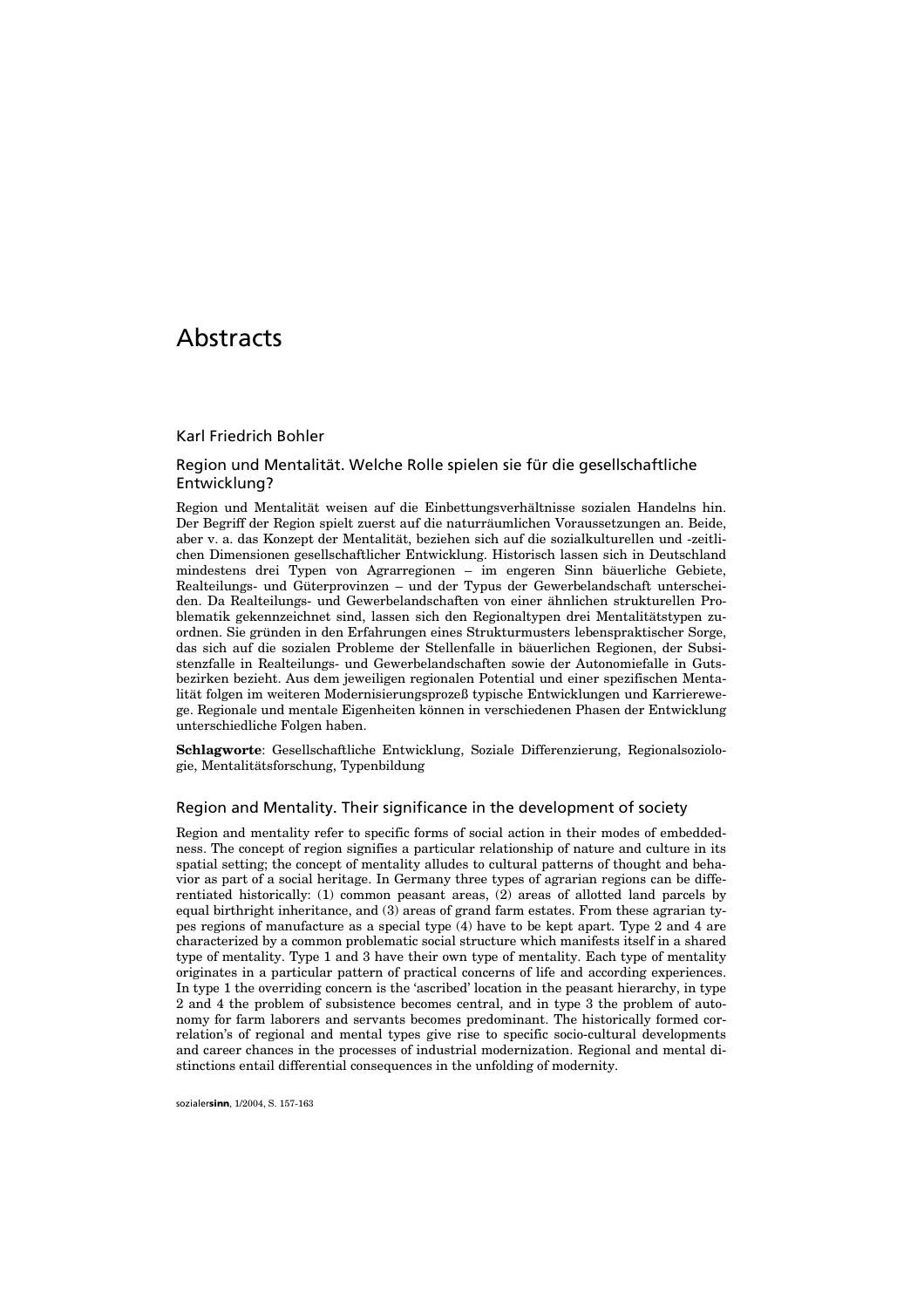## 158 sozialer**sinn**, Heft 1/2004, S. 157-163

**Keywords**: social development, social differentiation, sociology of regions, mentality research, methodology of social types.

**Anschrift des Verfassers**: PD Dr. Karl Friedrich Bohler, Am Carlusbaum 24, 65812 Bad Soden; E-Mail: Bohler@soz.uni-frankfurt.de

#### Jürgen Pohl

## Regionale Kultur und regionale Wirtschaftsstruktur Die Funktion von Normen und Institutionen in "Industrial districts"

Regionalspezifische Geofaktoren führen zur Ausbildung regionaler, spezialisierter Wirtschaftsformationen. Auch eine besondere regionale Mentalität und Kultur bildet sich dabei heraus bzw. wirkt als "vierter Produktionsfaktor" mit. Diese traditionellen Elemente werden in der aktuellen Debatte um die Funktion von Kultur, Institutionen und Milieus im Rahmen des "Industrial distric"-Konzeptes zur Zeit reformuliert. An Beispielen aus der Modeschmuckindustrie wird verdeutlicht, welche Aufgabe solche regionalen Soziokulturen im Spannungsfeld zwischen regionaler Verankerung und globaler Entankerung spielen und wie sie sich verändern. Während der eine Distrikt nur noch als "verlängerte Werkban" dient, zerfällt ein anderer unter dem Ansturm der Modernisierung. Es zeigt sich aber auch, dass durch eine geschickte Kombination aus lokaler und globaler Ebene komparative Vorteile durch eine Regionalkultur entstehen können. Mit der Globalisierung wird ihre Bedeutung erheblich modifiziert, verschwindet aber nicht.

**Schlagworte**: Globalisierung, Industrial districts, Institutionen, Modeschmuckproduktion, Region, Regionalkultur

## Regional culture and regional economic structure. The function of norms and institutions in "industrial districts"

Regional geofactors lead to the formation of regionally specialized economic formations. A special regional mentality and culture may develop and act as "Fourth factor of production". These traditional elements are at date being reformulated within the current debate on the "Industrial District"-concept and the functioning of culture, institutions and milieus. Several examples are taken from the costume jewellery production. They will show the responsibility of and the change within such regional sociocultural societies fighting against the tensions between regional embeddedness and globalisation. Where one district merely acts as a branch plant, the other vanishes under the rush of modernisation. But it is also shown that an apt combination of local and global level may lead to comparative advantages of a regional culture. The region's significance is strongly modified by globalisation, but not lost.

**Keywords**: globalisation, industrial districts, institutions, custome jewellery production, region, regional culture

**Anschrift des Verfasssers**: Prof. Dr. Jürgen Pohl, Geographisches Institut, Universität Bonn, Meckenheimer Allee 166, 53115 Bonn; E-Mail: pohl@giub.uni-bonn.de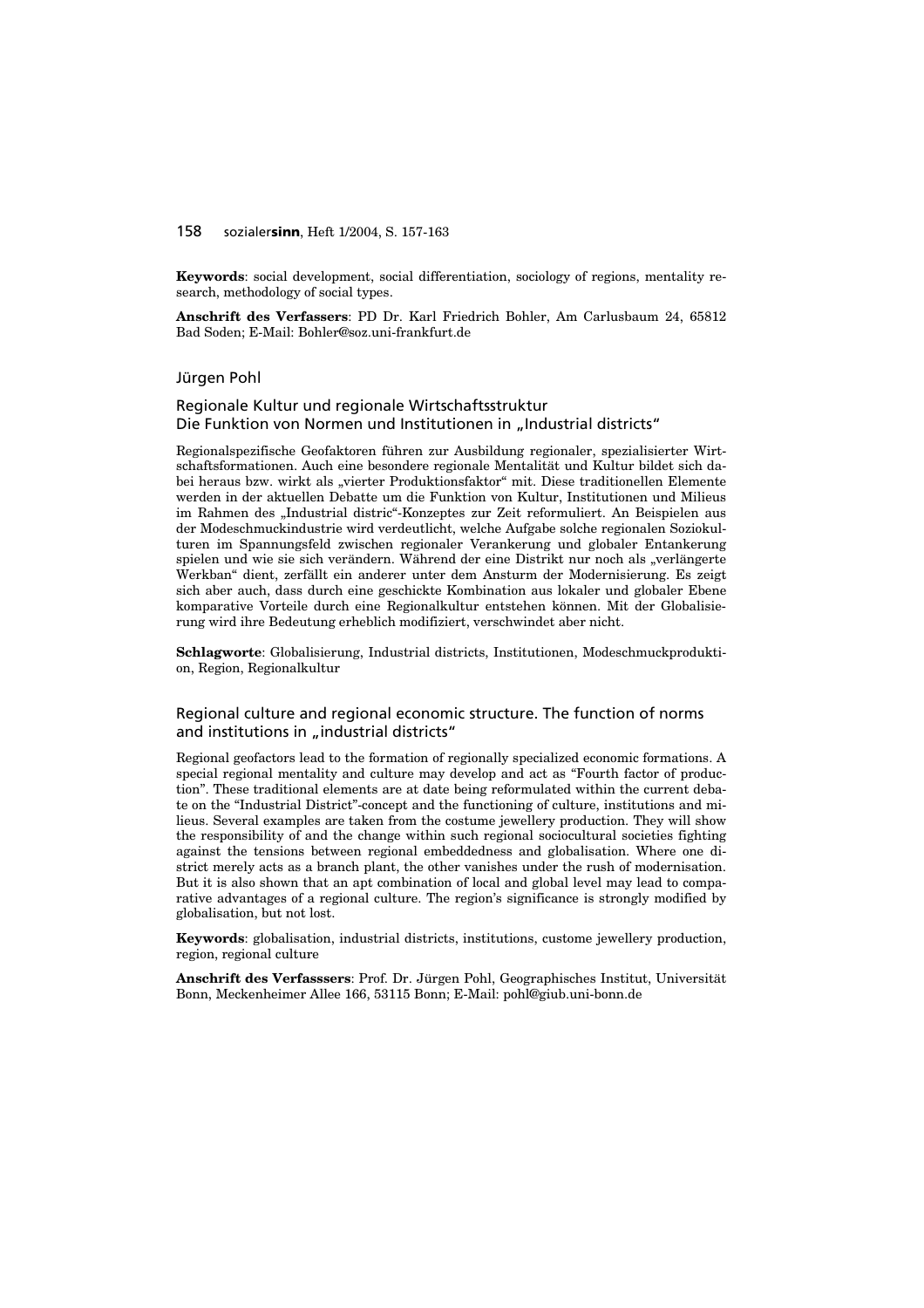#### Vera King

## Das Denkbare und das Ausgeschlossene. Potenziale und Grenzen von Bourdieus Konzeptionen der , Reflexivität' und des , Verstehens' aus der Perspektive hermeneutischer Sozialforschung

Bourdieus dynamisches wissenschaftstheoretisches Konzept von 'Reflexivität' ist für hermeneutische Sozialforschung von großer Bedeutung, da es die soziologische Analyse der Bedingungen und vor allem auch der Hindernisse von Erkenntnis- und Verstehensprozessen akzentuiert und präzisiert. Auch stellt Bourdieu in diesem Zusammenhang die Konstruktion des Forschungsgegenstandes deutlicher als vielfach üblich in den Mittelpunkt der reflexiven Analyse. Allerdings zeigt sich, dass die Studie ,Das Elend der Welt' für hermeneutische Sozialforschung gleichwohl kein Beispiel bieten kann. 'Reflexivität' wird im 'Verstehens'-Konzept dieser Studie gleichsam in Handlung bzw. in fremdheitsreduzierende Maßnahmen aufgelöst, wodurch die Erkenntnispotenziale einer konsequent reflexiven soziologischen Interpretation verschenkt werden. Stattdessen ist durchgängig und systematisch eine *reflexive hermeneutische Rekonstruktion sämtlicher Implikationen der Forschung* vorzunehmen, insbesondere eine *rekonstruktive* Analyse der spezifischen Formen, in denen sich das Anliegen von Erforschten mit der Forschungssituation verknüpft und in denen sich eine Fallstruktur gerade als Fall *in* der Forschung konturiert. Das Fazit ist eine die *Erkenntnispotenziale* von Bourdieus Reflexivitätskonzept als auch die *Kritik* an seiner Verstehenspraxis zusammenführende konsequent *reflexive Sozialforschung und soziologische Hermeneutik.*

**Schlüsselwörter***:* Fallrekonstruktion, Bourdieus Konzept von Reflexivität, 'Verstehen' in 'Das Elend der Welt', Interferenzen zwischen Forschung und Forschungsgegenstand, reflexive Hermeneutik

## Conceivability and Exclusion. Potentialities and Limitations of Bourdieu's Conceptions of 'Reflexivity' and 'Understanding' from the Viewpoint of Hermeneutic Social Research

Bourdieu's theoretical concept of 'reflexivity' is very important for hermeneutic social research, to the extent that it accentuates and pinpoints the frequently neglected sociological analysis of the conditions and, above all, the impediments encountered in processes of understanding and the acquisition of knowledge. In addition, Bourdieu also places the construction of the object of research more clearly in the forefront of reflexive analysis than is frequently the case. But the study *The Weight of the World* cannot claim exemplary status for hermeneutic social research. It gives the concept of reflexivity an unsatisfactory twist, collapsing it, as it were, with action and/or measures favoring the reduction of the alien nature of the research situation. This is to forfeit the epistemological potentialities of a consistently sustained sociological interpretation that can claim to be reflexive in the fullest sense of the word. Instead it is necessary to take a fully consistent and systematic approach to the *reflexive hermeneutic reconstruction of all the implications of research*. More specifically there is a need for a precise analysis of the specific forms in which the concerns of the persons studied are linked up with the research situation and the case structure materializes as such *in* the research process. The *epistemological potentialities* of Bourdieu's reflexivity concept are collated with a *critique* of his practice of understanding with a view to advocating a consistently *reflexive form of social research and sociological hermeneutics*.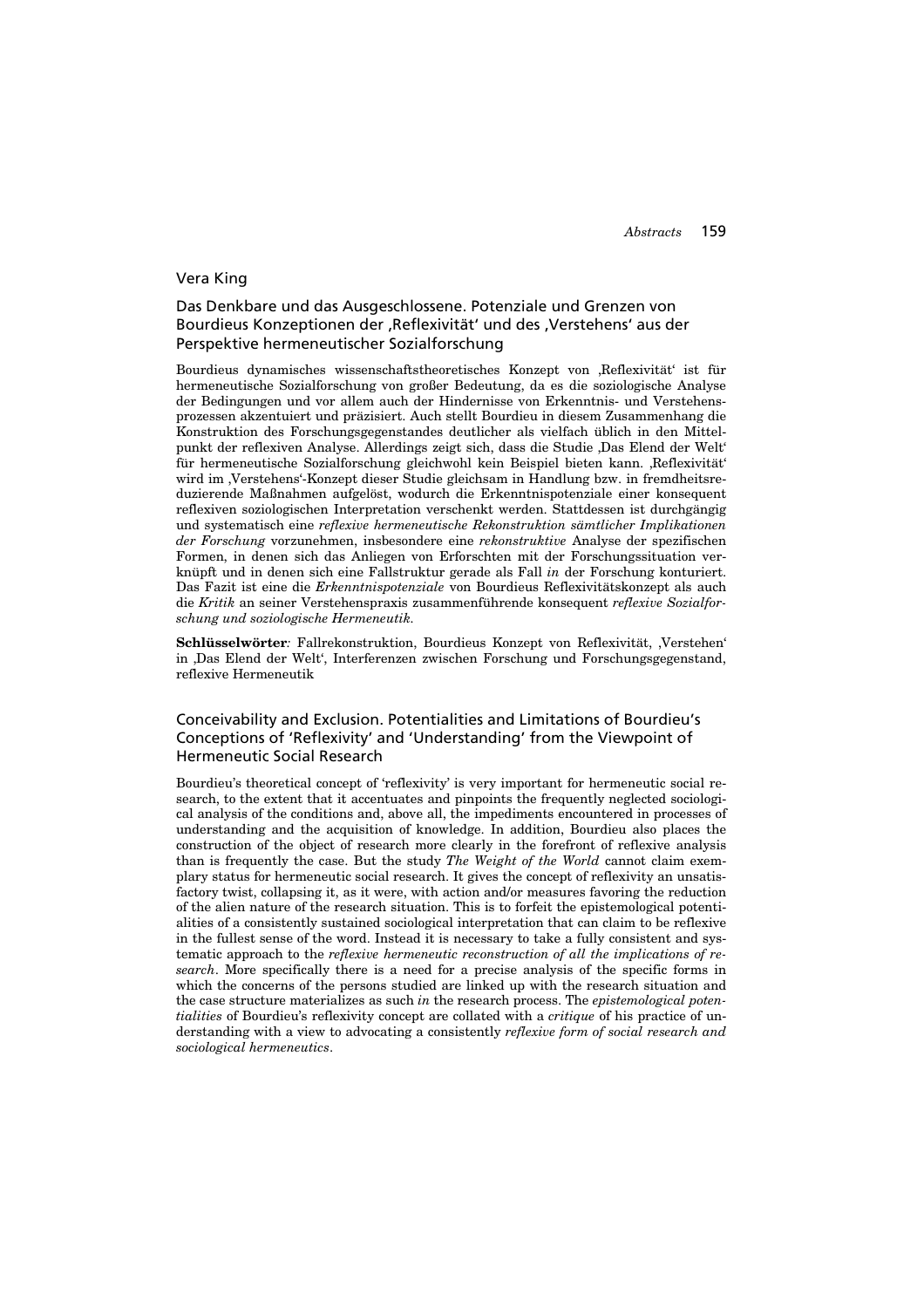#### 160 sozialer**sinn**, Heft 1/2004, S. 157-163

**Keywords***:* case reconstruction, Bourdieu's concept of reflexivity, 'understanding' in *The Weight of the World*, interferences between research and object of research, reflexive hermeneutics

**Anschrift der Autorin**: Prof. Dr. Vera King, Universität Hamburg, Fakultät für Bildungswissenschaften, Binderstr. 34, 20146 Hamburg; E-Mail: king@erzwiss.unihamburg.de

#### Michael Niehaus und Norbert Schröer

## Geständnismotivierung in Beschuldigtenvernehmungen. Zur hermeneutischen und diskursanalytischen Rekonstruktion von Wissen

In unserem Forschungsprojekt beschäftigen wir uns mit der Frage, unter welchen Bedingungen ein Beschuldigter dazu motiviert werden kann, seine Tat im Prozeß der Vernehmung zu gestehen. Um das Ineinandergreifen kultureller, rechtlicher und sozialer Beweggründe aufzuklären, wird das Problemfeld unter drei Aspekten erschlossen. Erstens wird das diskursive Umfeld untersucht, mit dem die Geständnispraxis verknüpft ist. Zweitens werden Vernehmungstranskripte einer Sequenzanalyse unterzogen, um über die allmählich herbeigeführten Motivationen zum Geständnis Aufschlüsse zu erhalten. Und drittens wird die Entwicklung der Geständnispraxis in einem historischen Längsschnitt seit Abschaffung der Folter untersucht. Zu diesem Zwecke werden zwei verschiedene methodologische Konzepte kombiniert: Hermeneutische Wissenssoziologie und historische Diskursanalyse. Es soll gezeigt werden, daß diese beiden Konzepte kompatibel sind und sich gegenseitig ergänzen können. Wir kommen zu dem Ergebnis, daß polizeiliche Vernehmungsbeamte für die Motivierung zum Geständnis auf einer strukturellen Ebene auf ein Erziehungsdispositiv zurückgreifen müssen, um eine Beziehung zwischen sich und dem Beschuldigten herstellen zu können.

**Schlagworte**: Historische Diskursanalyse, Hermeneutische Wissenssoziologie, Polizeiforschung, Vernehmungstechnik, Geständnis

## Motivation to a confession in interrogation of accused. To a hermeneutical and discourse analytical reconstruction of knowledge

In our research work we are concerned with the question under which circumstances a suspect can be motivated to confess his crime in interrogation. Since cultural, legal and social motives work together, we approach this problem from three different points of view. At first we examine the discourses about the practice of confession, in the second place police interrogation transcripts are analysed step by step, in the third place we try to reconstruct the practice of confession in its historical development since abolition of torture. To this purpose, two different scientific methods had to be combined: hermeneutical sociology of knowledge and historical discourse analysis. We try to illustrate that these different scientific methods are compatible and may serve as supplements. In the result, it can be shown that the motivation to perform a confession in interrogations makes use of educational patterns in a structural sense because the interrogator must build up a relation between himself and the accused.

**Keywords**: confession, discourse analysis, interrogation, Hermeneutical sociology of knowledge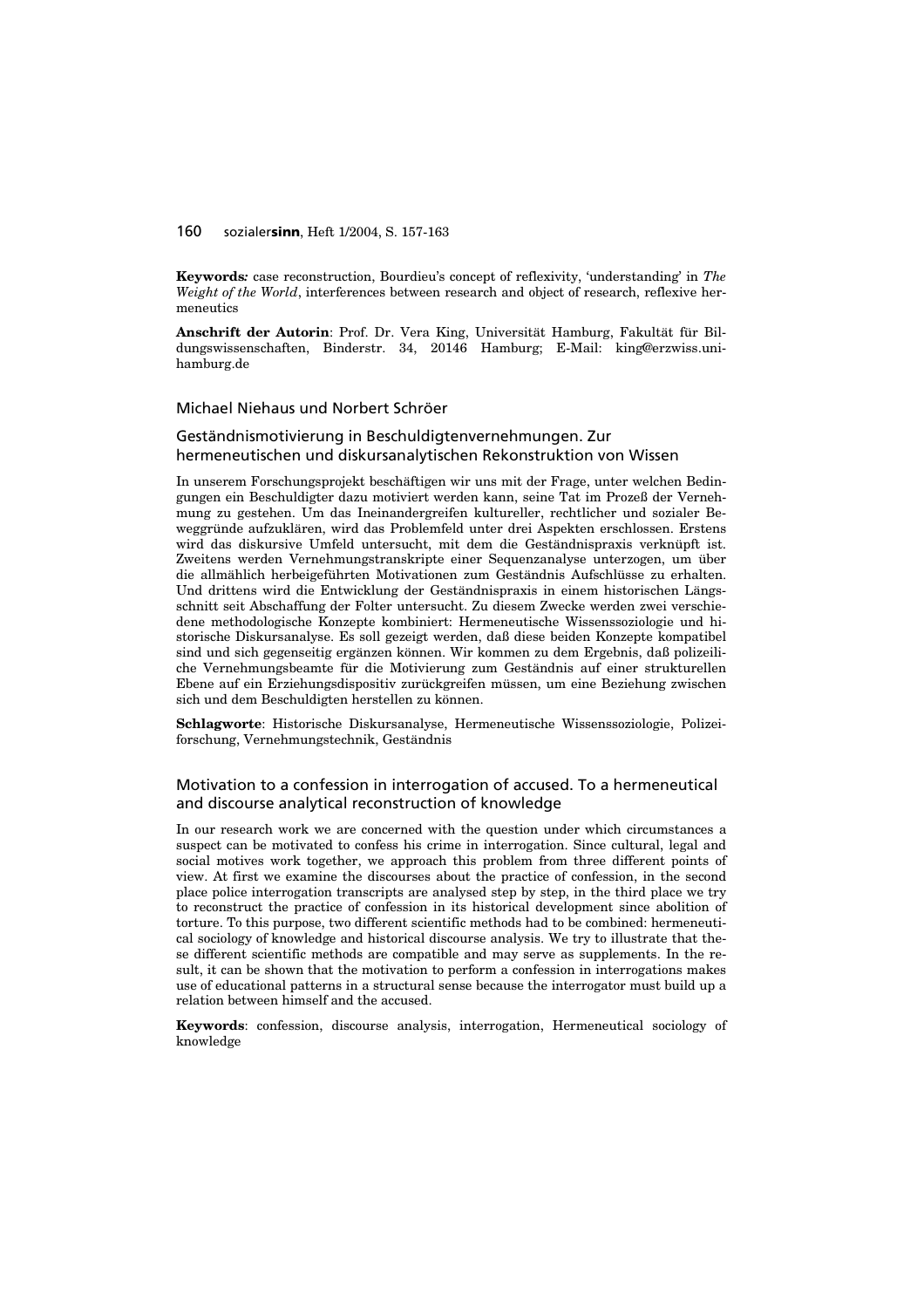**Anschrift der Verfasser**: PD Dr. Michael Niehaus, Ruhr-Universität Bochum, Germanistisches Institut, 44780 Bochum; E-Mail: MchNiehaus@ad.com

PD Dr. Norbert Schröer, Universität Duisburg-Essen, Standort Essen, FB 3 – Kommunikationswissenschaft, 45117 Essen; E-Mail: norbert.schroer@uni-essen.de

#### Stefan Kutzner

## Die Französische Revolution als fortschreitende Autonomisierung des Politischen. Zur Rekonstruktion der institutionellen Durchsetzung des Nationalstaates

In diesem Beitrag wird der Frage nachgegangen, worin die Transformationsbedeutsamkeit der Französischen Revolution besteht. Die vorherrschenden Auffassungen in der historischen Forschung verorten die wesentlich durch den Revolutionsprozess bewirkten Veränderungen im Bereich der politischen Kultur; vor allem entsteht eine öffentliche Debattenkultur. Gegen diese Interpretation wird eingewandt, dass der Transformationsprozess im politischen Bereich weitreichender ist: durch den Wechsel der Legitimitätsgrundlage werden die Machtbefugnisse und der Gestaltungsspielraum des politischen Souveräns ausgeweitet. Die fortschreitende Autonomisierung der politischen Sphäre wird dargestellt anhand der parlamentarischen Debatten um die Konstituierung der Generalstände, welche schließlich zur Proklamation der Nationalversammlung im Juni 1789 führt.

**Schlagworte**: Französische Revolution, Nationalstaat, Nation, Politischer Raum

## The French Revolution as progressive development of an independent political sphere. On the reconstruction of the institutional establishment of the nation state

Which significant changes were effected by the French Revolution? In the historical research the current interpretations perceive in general the fundamental changes caused by the revolutionary process in the sphere of the political culture: especially a culture of public political debates grew up. Against this interpretation the author argues that the changes in the political sphere have more consequences; the exchange of the patterns of legitimating political rule produced an expansion of the power and the possibilities of creation for the political sovereign. The parliamentary debates about fundamental constitutional questions of the General States, which led in the consequence to the proclamation of the national Assembly in June 1789, demonstrate this progessive development of the political sphere.

**Keywords**: F rench Revolution, nation state, nation, political sphere

**Anschrift des Verfassers**: Dr. Stefan Kutzner, Departement für Sozialarbeit und Sozialpolitik, Université de Fribourg, Route des Bonnesfontaines 11, CH-1700 Fribourg; E-Mail: stefan.kutzner@unifr.ch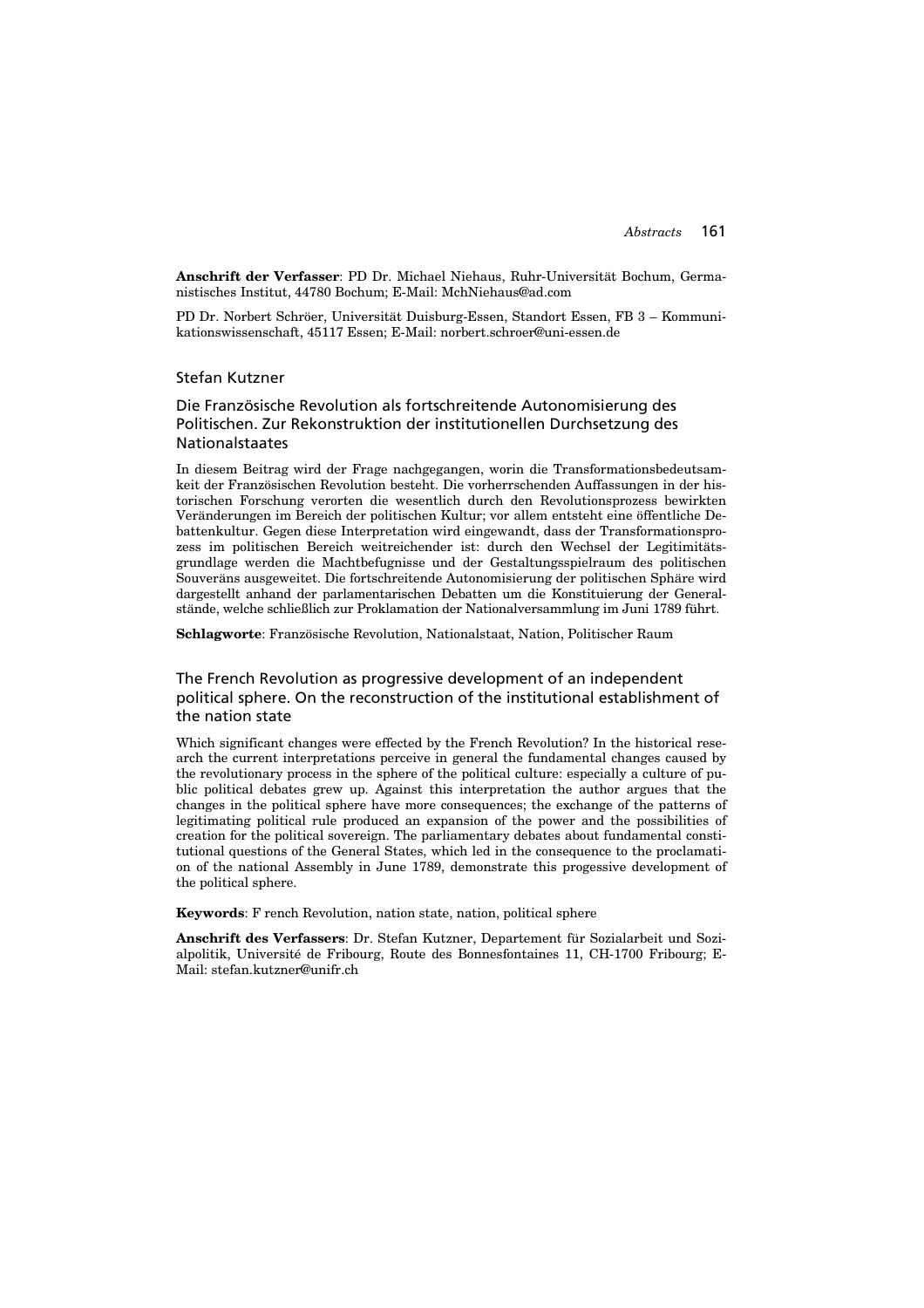#### 162 sozialer**sinn**, Heft 1/2004, S. 157-163

#### Hubert Knoblauch

#### Die Video-Interaktions-Analyse

Vor dem Hintergrund einer rasanten Zunahme des Videos als eines Datenerhebungs- und analyseinstrumentes und der damit verbundenen Visualisierung der sozialwissenschaftlichen Forschung stellt der Beitrag eine vorläufige Typologie visueller Datensorten vor und skizziert eine besondere methodische Vorgehensweise zur qualitativen, interpretativen Analyse von Videodaten: Die Video-Interaktions-Analyse (VIA). Als integrierter Teil einer fokussierten Ethnographie handelt es sich dabei um eine an Goffman und die Konversationsanalyse anschließende sequenzielle Vorgehensweise, die sich vorwiegend mit audiovisuellen Aufzeichnungen natürlicher Interaktionen beschäftigt. Die spezifischen Merkmale und methodische Grundzüge dieser Vorgehensweise werden hier bestimmt. Abschließend wird auf die besonderen Probleme einer solchen visuellen Analyse eingegangen und eine zweidimensionale diachrone und diachrone Analyse empfohlen, die etwa durch die Verbindung der beschriebenen Vorgehensweise mit hermeneutischen Verfahren geleistet werden könnte.

**Schlagworte**: Ethnographie, fokussierte Ethnographie, Visualisierung, Video, Videodaten, Videoanalyse, Interaktion, Hermeneutik

#### Video-Interactions-Analysis

On the background of a dramatic increase of the use of video as an instrument for data collection and analysis as well, the essay presents a typology of audiovisual data sorts and adumbrates a specific methodological procedure for the qualitative, interpretive analysis of video data: video interaction analysis (VIA). As part and parcel of focused ethnographies, VIA is a sequential procedure based on methods suggested by Goffman and Conversation Analysis. VIA is particularly designed to address records of natural interactions. The essay sketches the specific features and the methodological frame of the procedure. Finally, some problems of VIA are being considered which may be solved by a twodimensional diachronic and synchronic analysis, which may be attempted by including hermeneutics into VIA.

**Keywords**: Ethnography, focused ethnography, visualisation, video, video data, video analysis, interaction, hermeneutics

**Anschrift des Verfassers**: Prof. Dr. Hubert Knoblauch, TU Berlin, Fakultät VII – Architektur Umwelt Gesellschaft, Institut für Soziologie, Franklinstr. 28/29, 10567 Berlin; E-Mail: Hubert.Knoblauch@TU-Berlin.DE

#### Kai-Olaf Maiwald

#### Moratorium ohne Ende – und ohne Anfang?

Die Beobachtung einer Interaktion zwischen Abiturienten und Schülern gibt den Anlass zu Überlegungen zu einem gegenwärtigen Strukturwandel des psychosozialen Moratoriums. Zunächst werden strukturelle Aspekte des Erwachsenwerdens in der Moderne und das Phänomen einer sukzessiven Verlängerung des psychosozialen Moratoriums expliziert. Die Interpretation des Fallbeispiels führt zur Annahme einer weiteren Stufe des Enttraditionalisierungsprozesses: Das Studium gilt nicht mehr per se als Moratorium, sondern wird tendenziell als Teil des beginnenden Berufslebens aufgefasst.

**Schlagworte**: Biographieforschung, psychosoziales Moratorium, Enttraditionalisierung